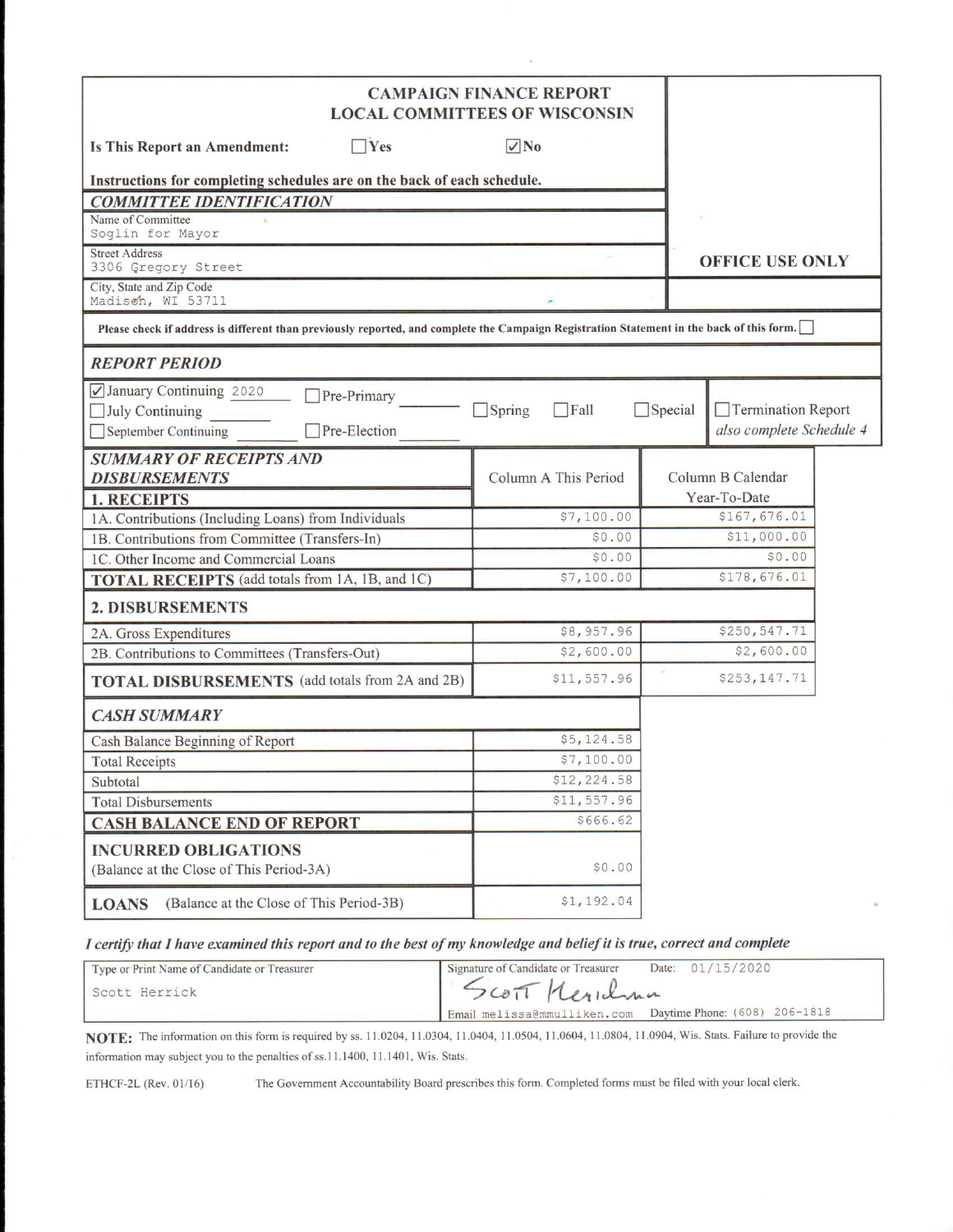# SCHEDULE 1-A RECEIPTS Contributions (Including Loans) From Individuals

Page 2 of 7

Complete Committee Name

Soglin for Mayor

|            | Instructions for completing schedules are on the back of each schedule.                                                  |                                                  |                           |             |
|------------|--------------------------------------------------------------------------------------------------------------------------|--------------------------------------------------|---------------------------|-------------|
| Date       | Full Name, Mailing Address and Zip Code<br>of Contributor                                                                | Occupation (if year-to-date total exceeds \$200) | Amount of<br>Contribution | Y-T-D Total |
| 07/30/2019 | Joel Rogers<br>2110 Chamberlain Ave<br>Madison, WI 53726<br>Contributor Type: Individual<br>Contribution Type: Monetary  | Professor                                        | \$1,000.00                | \$1,000.00  |
|            | Check if: I<br>In-Kind Loan<br>Conduit - Ethics ID#                                                                      |                                                  |                           |             |
| Date       | Full Name, Mailing Address and Zip Code<br>of Contributor                                                                | Occupation (if year-to-date total exceeds \$200) | Amount of<br>Contribution | Y-T-D Total |
| 07/09/2019 | George Gialamas<br>100 Thorstrand Rd<br>Madison, WI 53705<br>Contributor Type: Individual<br>Contribution Type: Monetary | Executive                                        | \$4,000.00]               | \$4,000.00] |
|            | Check if:   In-Kind Loan   Conduit - Ethics ID#                                                                          |                                                  |                           |             |
| Date       | Full Name, Mailing Address and Zip Code<br>of Contributor                                                                | Occupation (if year-to-date total exceeds \$200) | Amount of<br>Contribution | Y-T-D Total |
| 08/20/2019 | Debra H Houden<br>1115 Willow Ln<br>Madison, WI 53705<br>Contributor Type: Individual<br>Contribution Type: Monetary     | Faculty Associate                                | \$500.00                  | \$500.00    |
|            | Check if:   In-Kind   Loan   Conduit - Ethics ID#                                                                        |                                                  |                           |             |
| Date       | Full Name, Mailing Address and Zip Code<br>of Contributor                                                                | Occupation (if year-to-date total exceeds \$200) | Amount of<br>Contribution | Y-T-D Total |
| 07/19/2019 | Christopher Houden<br>1115 Willow Ln<br>Madison, WI 53705<br>Contributor Type: Individual<br>Contribution Type: Monetary |                                                  | \$500.00                  | \$0.00      |
|            | Check if:  <br>In-Kind   Loan   Conduit - Ethics ID#                                                                     |                                                  |                           |             |

| \$6,000.00 | SUBTOTAL ITEMIZED CONTRIBUTIONS THIS PAGE     |
|------------|-----------------------------------------------|
| \$7,100.00 | TOTAL ITEMIZED CONTRIBUTIONS                  |
| \$0.00     | TOTAL ANONYMOUS CONTRIBUTIONS \$10 OR LESS    |
| \$7,100.00 | TOTAL CONTRIBUTIONS RECEIVED FROM INDIVIDUALS |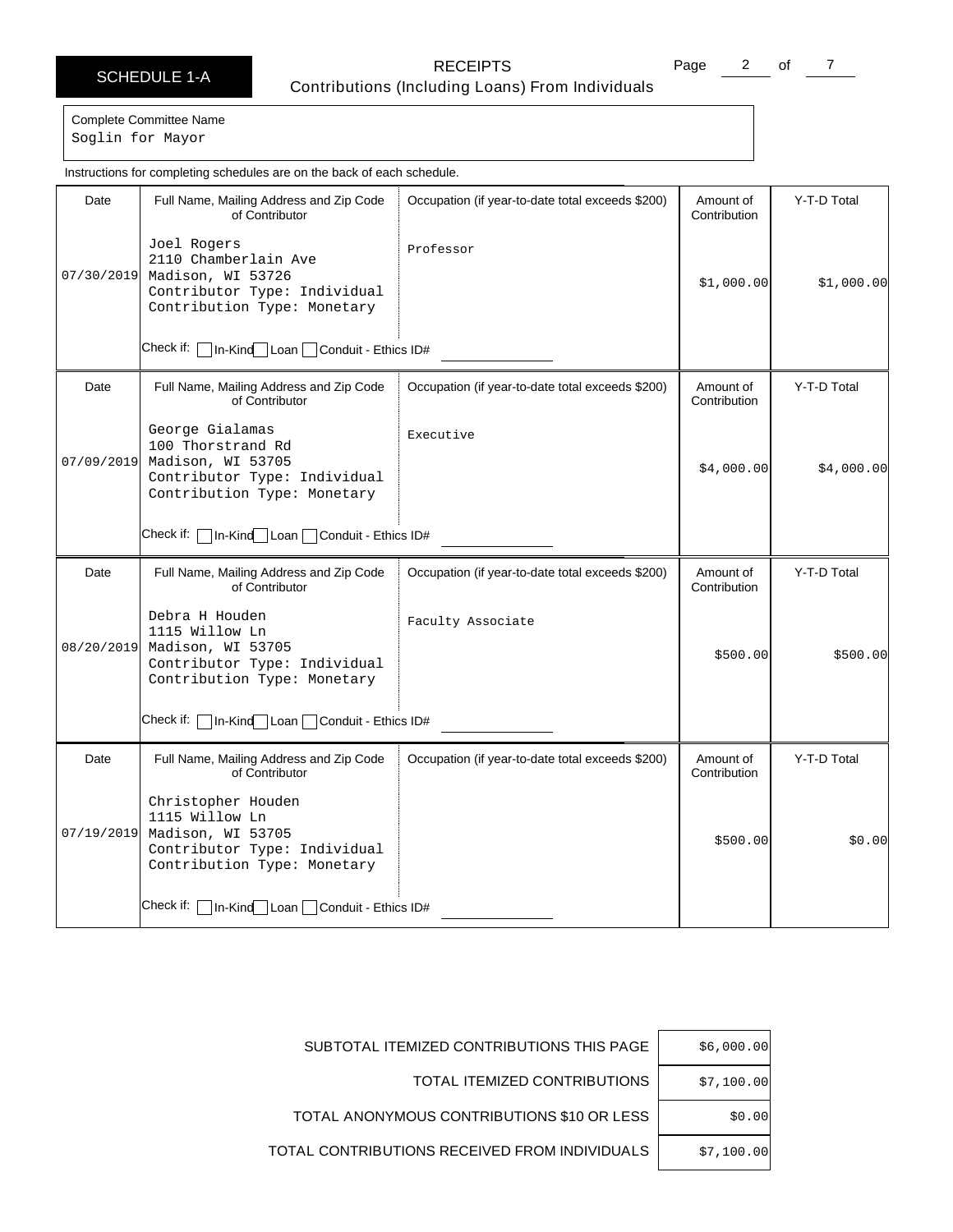# SCHEDULE 1-A RECEIPTS Contributions (Including Loans) From Individuals

Page 3 of 7

Complete Committee Name Soglin for Mayor

Date | Full Name, Mailing Address and Zip Code of Contributor Check if: In-Kind Loan Conduit - Ethics ID# Occupation (if year-to-date total exceeds \$200) | Amount of Contribution Y-T-D Total 07/19/2019 Highland Park, IL 60035 Jim Anixter 1432 Waverly Rd Contributor Type: Individual Contribution Type: Monetary Business Owner  $$1,000.00$   $$3,000.00$ Date | Full Name, Mailing Address and Zip Code of Contributor Check if: | In-Kind Loan | Conduit - Ethics ID# Occupation (if year-to-date total exceeds \$200) | Amount of Contribution Y-T-D Total 08/27/2019 Steven Skolaski 5106 Coney Weston Pl Madison, WI 53711 Contributor Type: Individual Contribution Type: Monetary  $$100.00$   $$100.00$ Instructions for completing schedules are on the back of each schedule.

| SUBTOTAL ITEMIZED CONTRIBUTIONS THIS PAGE     | \$1,100.00 |
|-----------------------------------------------|------------|
| TOTAL ITEMIZED CONTRIBUTIONS                  | \$7,100.00 |
| TOTAL ANONYMOUS CONTRIBUTIONS \$10 OR LESS    | \$0.00     |
| TOTAL CONTRIBUTIONS RECEIVED FROM INDIVIDUALS | \$7,100.00 |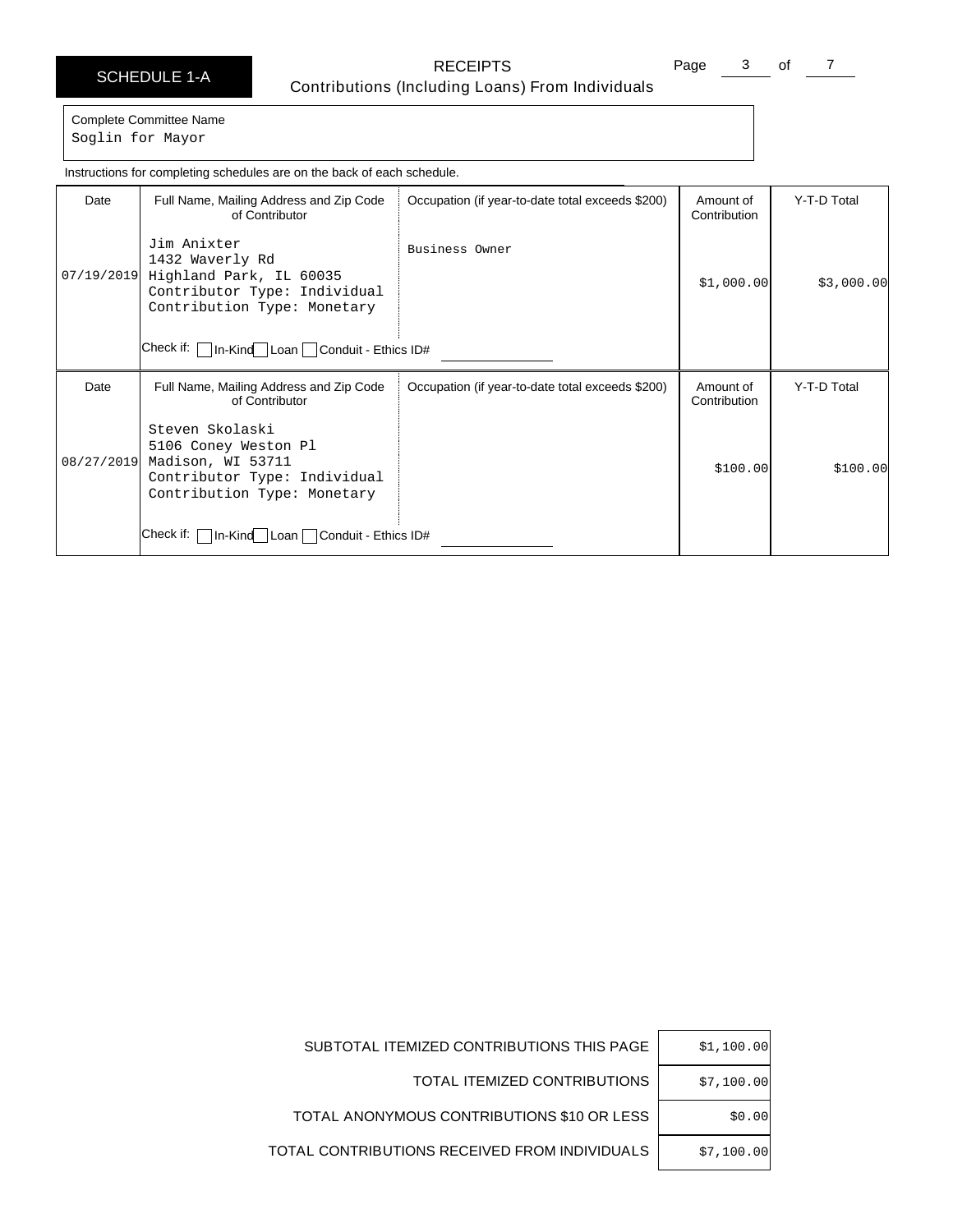SCHEDULE 2-A

## DISBURSEMENTS Gross Expenditures

Page 4 of 7

| Soglin for Mayor   | <b>Complete Committee Name</b>                                                                                                                                                                                                                             |                                                                                                         |                      |
|--------------------|------------------------------------------------------------------------------------------------------------------------------------------------------------------------------------------------------------------------------------------------------------|---------------------------------------------------------------------------------------------------------|----------------------|
| Date<br>12/31/2019 | Full Name, Mailing Address and Zip Code of<br>Person or Business to Whom Payment is Made<br>Paul R Soglin<br>121 Standish Ct<br>Madison, WI 53705<br>Payee Type: Individual<br>Expense Category: Monetary<br>Expense Purpose: Administrative Expenses      | Specific Purpose of Expenditure<br>administrative entry to<br>correct prior reports -<br>loan repayment | Amount<br>\$4,607.96 |
|                    | Check if: [<br>In-Kind Offset                                                                                                                                                                                                                              |                                                                                                         |                      |
| Date<br>07/19/2019 | Full Name, Mailing Address and Zip Code of<br>Person or Business to Whom Payment is Made<br>Paul R Soglin<br>121 Standish Ct<br>Madison, WI 53705<br>Payee Type: Individual<br>Expense Category: Monetary<br>Expense Purpose: Administrative Expenses      | Specific Purpose of Expenditure<br>Repayment of loan                                                    | Amount<br>\$3,500.00 |
|                    | Check if:<br>In-Kind Offset                                                                                                                                                                                                                                |                                                                                                         |                      |
| Date<br>07/16/2019 | Full Name, Mailing Address and Zip Code of<br>Person or Business to Whom Payment is Made<br>Scott Herrick<br>14 Hidden Hollow Trl<br>Madison, WI 53717<br>Payee Type: Individual<br>Expense Category: Monetary<br>Expense Purpose: Administrative Expenses | Specific Purpose of Expenditure<br>Repayment of loan                                                    | Amount<br>\$200.00   |
|                    | Check if:<br>In-Kind Offset                                                                                                                                                                                                                                |                                                                                                         |                      |

| \$8,307.96 |
|------------|
| \$8,957.96 |
| \$0.00     |
| \$8,957.96 |
|            |

SUBTOTAL ITEMIZED EXPENDITURES THIS P

TOTAL ITEMIZED EXPENDITU

TOTAL UNITEMIZED EXPENDITU

TOTAL EXPENDITU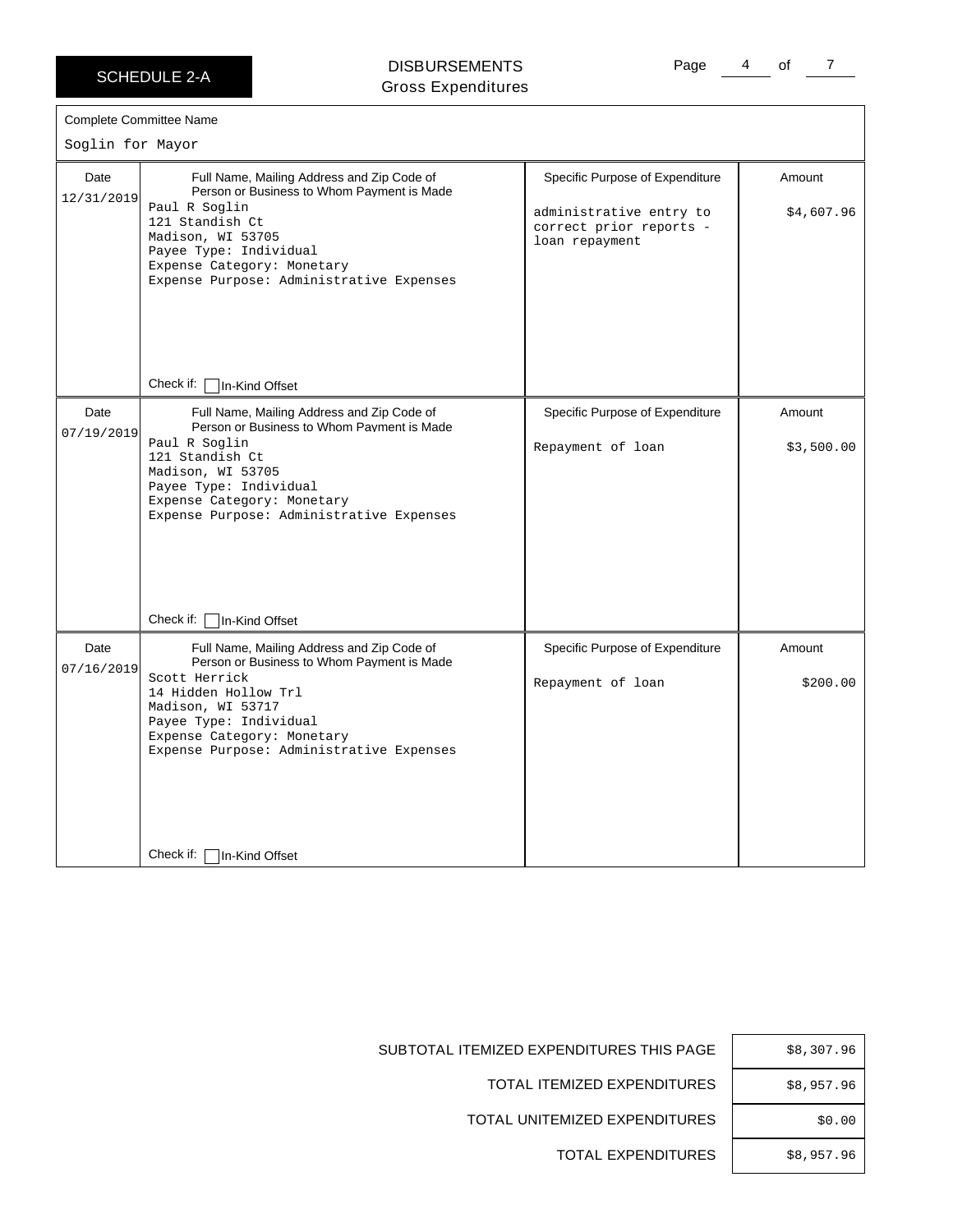SCHEDULE 2-A

# DISBURSEMENTS Gross Expenditures

Page 5 of 7

 $\sim$ lin for Ma

| SOGIIN IOF MAYOF   |                                                                                                                                                                                                                                                                                               |                                                                                                                            |                    |  |  |
|--------------------|-----------------------------------------------------------------------------------------------------------------------------------------------------------------------------------------------------------------------------------------------------------------------------------------------|----------------------------------------------------------------------------------------------------------------------------|--------------------|--|--|
| Date<br>07/25/2019 | Full Name, Mailing Address and Zip Code of<br>Person or Business to Whom Payment is Made<br>Christopher Houden<br>1115 Willow Ln<br>Madison, WI 53705<br>Payee Type: Individual<br>Expense Category: Monetary<br>Expense Purpose: Administrative Expenses<br>Check if: [<br>In-Kind Offset    | Specific Purpose of Expenditure<br>Deposited items returned<br>by bank because it was<br>written on an inactive<br>account | Amount<br>\$500.00 |  |  |
| Date<br>07/12/2019 | Full Name, Mailing Address and Zip Code of<br>Person or Business to Whom Payment is Made<br>NGP VAN Inc<br>1101 15th St NW<br>Ste 500<br>Washington, DC 20005<br>Payee Type: Business<br>Expense Category: Monetary<br>Expense Purpose: IT - Campaign Software<br>Check if:<br>In-Kind Offset | Specific Purpose of Expenditure<br>Data Base                                                                               | Amount<br>\$150.00 |  |  |

| \$650.00   |
|------------|
| \$8,957.96 |
| \$0.00     |
| \$8,957.96 |

SUBTOTAL ITEMIZED EXPENDITURES THIS PAGE

TOTAL ITEMIZED EXPENDITURES

TOTAL UNITEMIZED EXPENDITURES

TOTAL EXPENDITURES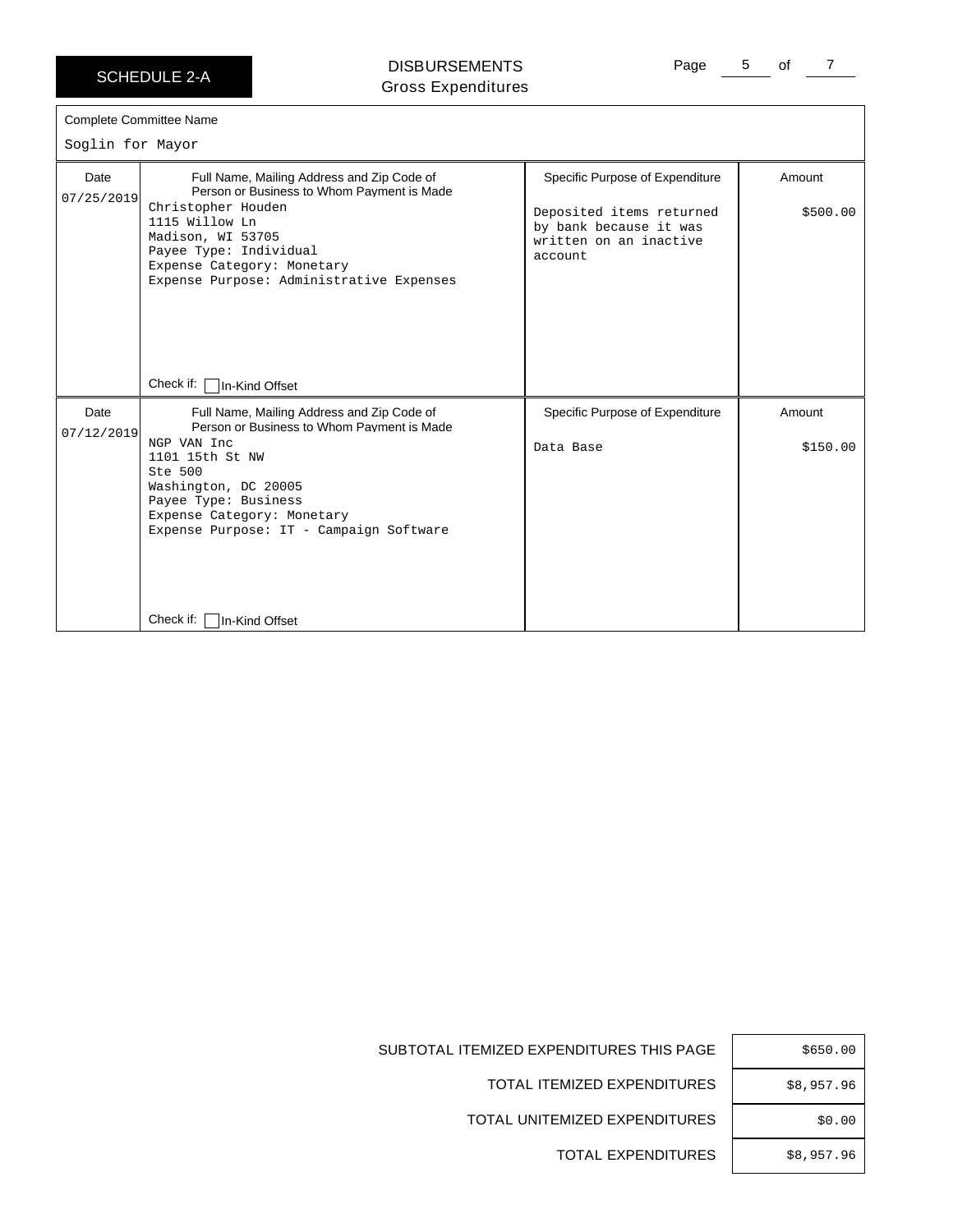SCHEDULE 2-B

# **DISBURSEMENTS** Contributions to Committees (Transfers-out)

Page 6 of 7

Complete Committee Name

Soglin for Mayor

Instructions for completing schedules are on the back of each schedule.

| Date       | Full Name, Mailing Address and Zip Code                                                                                                                                                                     | Amount      | Y-T-D Total |
|------------|-------------------------------------------------------------------------------------------------------------------------------------------------------------------------------------------------------------|-------------|-------------|
| 09/17/2019 | Soglin for Governor<br>3306 Gregory St<br>Madison, WI 53711<br>Payee Type: Registered<br>Expense Category: Contribution Made<br>Expense Purpose: Contribution to Committee<br>Check if:<br>In-Kind<br> Loan | \$1,600.00] | \$2,600.00  |
|            |                                                                                                                                                                                                             |             |             |
| Date       | Full Name, Mailing Address and Zip Code                                                                                                                                                                     | Amount      | Y-T-D Total |
| 08/14/2019 | Soglin for Governor<br>3306 Gregory St<br>Madison, WI 53711<br>Payee Type: Registered<br>Expense Category: Contribution Made<br>Expense Purpose: Contribution to Committee                                  | \$1,000.00] | \$2,600.00  |
|            | Check if:<br>In-Kind<br><b>ILoan</b>                                                                                                                                                                        |             |             |

SUBTOTAL CONTRIBUTIONS (Transfers-Out) THIS PAGE | \$2,600.00

TOTAL CONTRIBUTIONS (Transfers-Out) MADE TO COMMITTEES

\$2,600.00